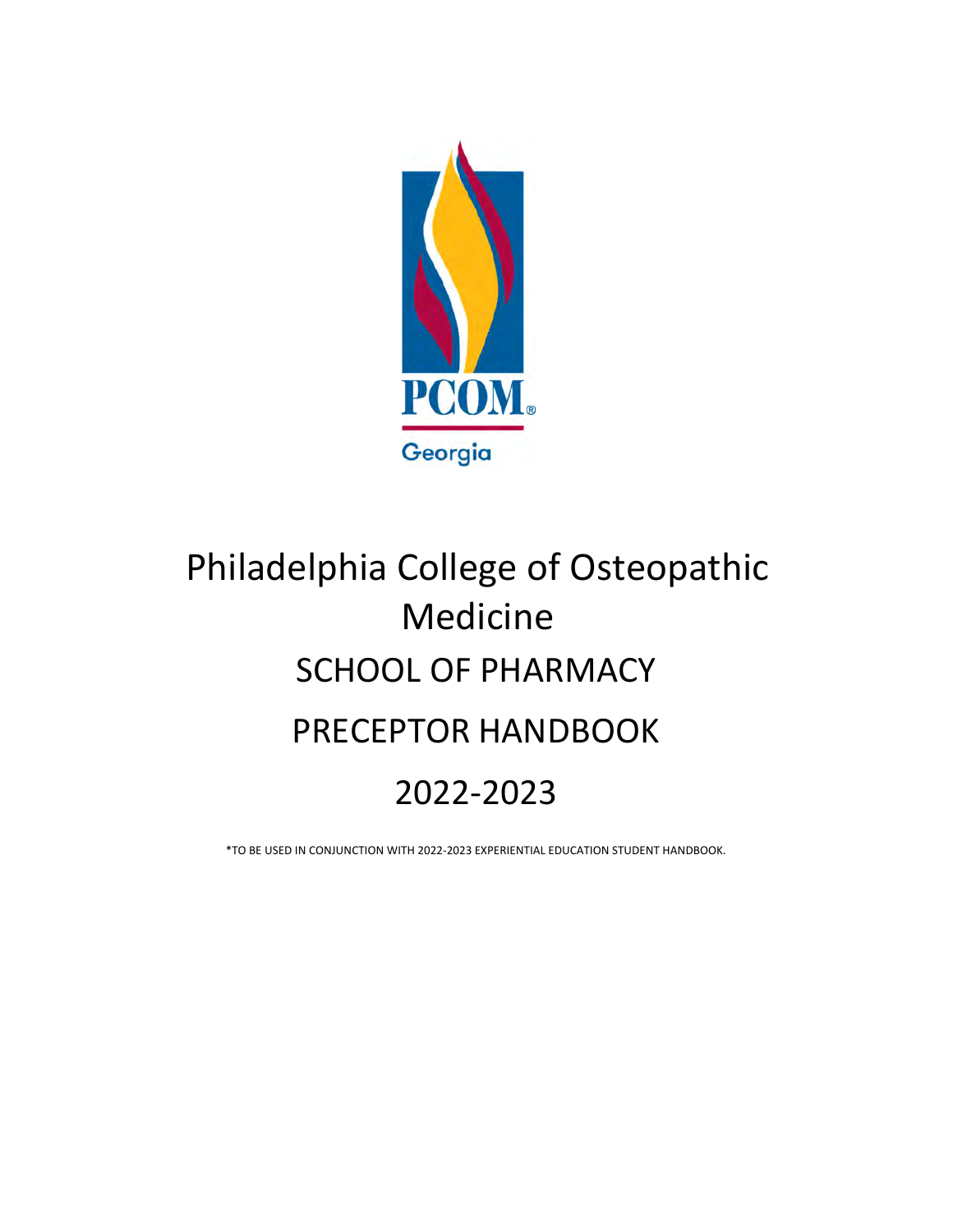# **SCHOOL OF PHARMACY MISSION STATEMENT**

Is to educate caring, proactive pharmacists according to a model of patient‐centered care, a practice of pharmacy in which the practitioner assumes responsibility for a patient's medication related needs and is held accountable for this commitment.

Educate pharmacists who will prepare and provide drug products and assume responsibility for the rational use of drugs by contributing to the design, implementation, monitoring and modification of therapeutic plans that will achieve defined goals and improve therapeutic outcomes.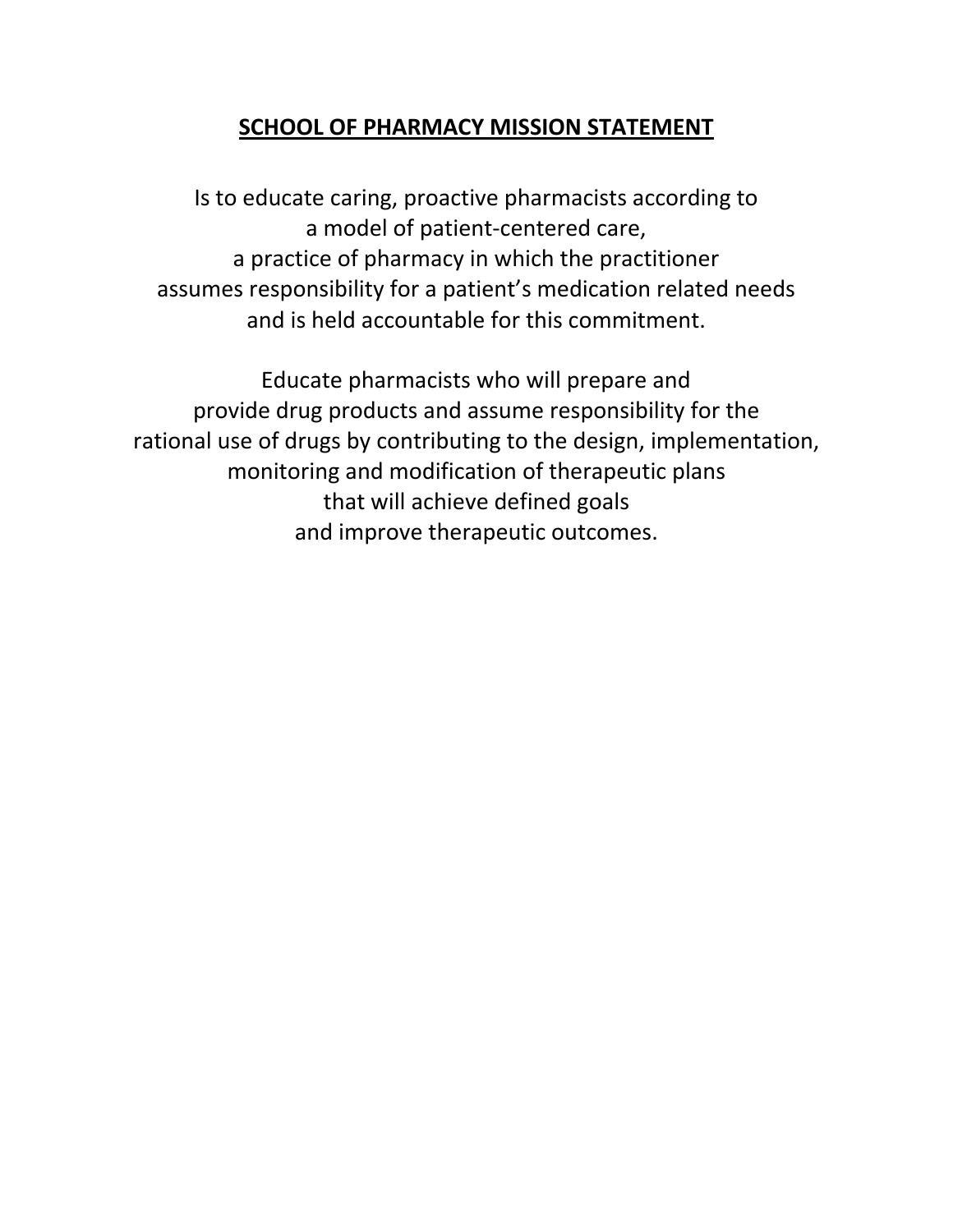All preceptors are expected to adhere to requirements as set forth by the Family Educational Rights and Privacy Act (FERPA). The Family Educational Rights and Privacy Act of 1974 places certain limitations on the disclosure of personally identifiable student information maintained by PCOM with respect to students; limits access to academic records; and gives students certain rights with respect to educational records, including the right to access, the right to obtain copies, the right to seek correction of such records through informal and formal internal procedures, and the right to place a statement in such educational records explaining any information that they believe to be inaccurate or misleading.

Family Educational Rights and Privacy Act Office Department of Education Room 4511, Switzer Building 400 Maryland Avenue, SW Washington, D.C. 20202 For more information, visit www.ed.gov/offices/OM/fpco/index.html.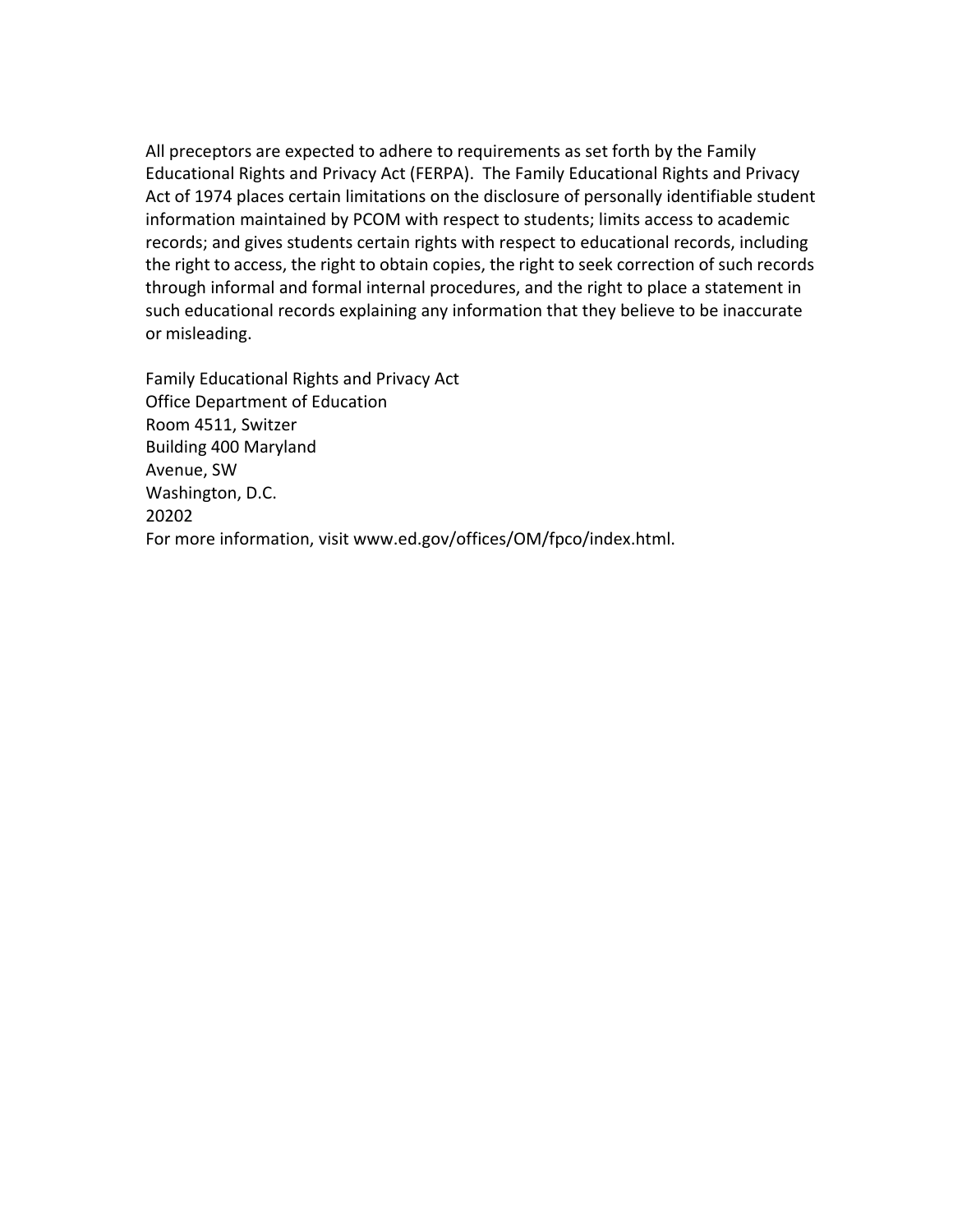# *Preceptor Qualifications*

To become a preceptor for GA‐PCOM School of Pharmacy, a pharmacist must express a desire and willingness to educate and train student pharmacists within the pharmacist's practice setting. The pharmacist must be a licensed pharmacist and must be in good standing with the State Board of Pharmacy. He/she should be a positive role model for students, adhere to a pharmacist's code of ethical conduct and show a caring attitude toward patients. The preceptor should be able to provide appropriate feedback to students to ensure optimal growth of the student during the experience.

# *Requirements to Become a Preceptor*

Preceptors are expected to be competent practitioners who are committed to pharmacy education. Those interested in becoming a preceptorshould contact the Assistant Dean of Experiential Education to discuss what opportunities are possible for student training within the practice setting. The following are additionalexpectations:

- Complete an orientation to the program with the Assistant Dean of Experiential Education prior to having students
- Abide by all program guidelines for student training and evaluation
- Be a current licensed practitioner for at least 12 months (includes residency training) with no license sanctions.
- Demonstrate appropriate interpersonal and inter-professional communication and relationships
- Have sufficient time to spend with student, providing one‐on‐one training and assessment in the specific area of pharmacy practice; communicate expectations to the student at the beginning of the rotationblock
- Allow the student to assume responsibilities of pharmacists' functions under the supervision of a licensed pharmacist where permitted by law
- Provide feedback to student both verbally and written throughout the training period
- Be available to the student to answer questions and provide guidance throughout the training period
- Serve as a role model with regards to continual professional development and life-long learning; participate in professional organizations

Most preceptors are pharmacists, however, individuals with other scientific training will be considered for a preceptor appointment on an individual basis.

#### **PCOM School of Pharmacy – Georgia Campus is interested in preceptors who:**

- Provide direct patient care to diverse patient populations
- Possess appropriate clinical and teaching skills
- Counsel patients on medication therapy and disease states
- Provide medication therapy management services
- Interact with other health care professionals while providing pharmacy care
- Have accessto medical and drug information resources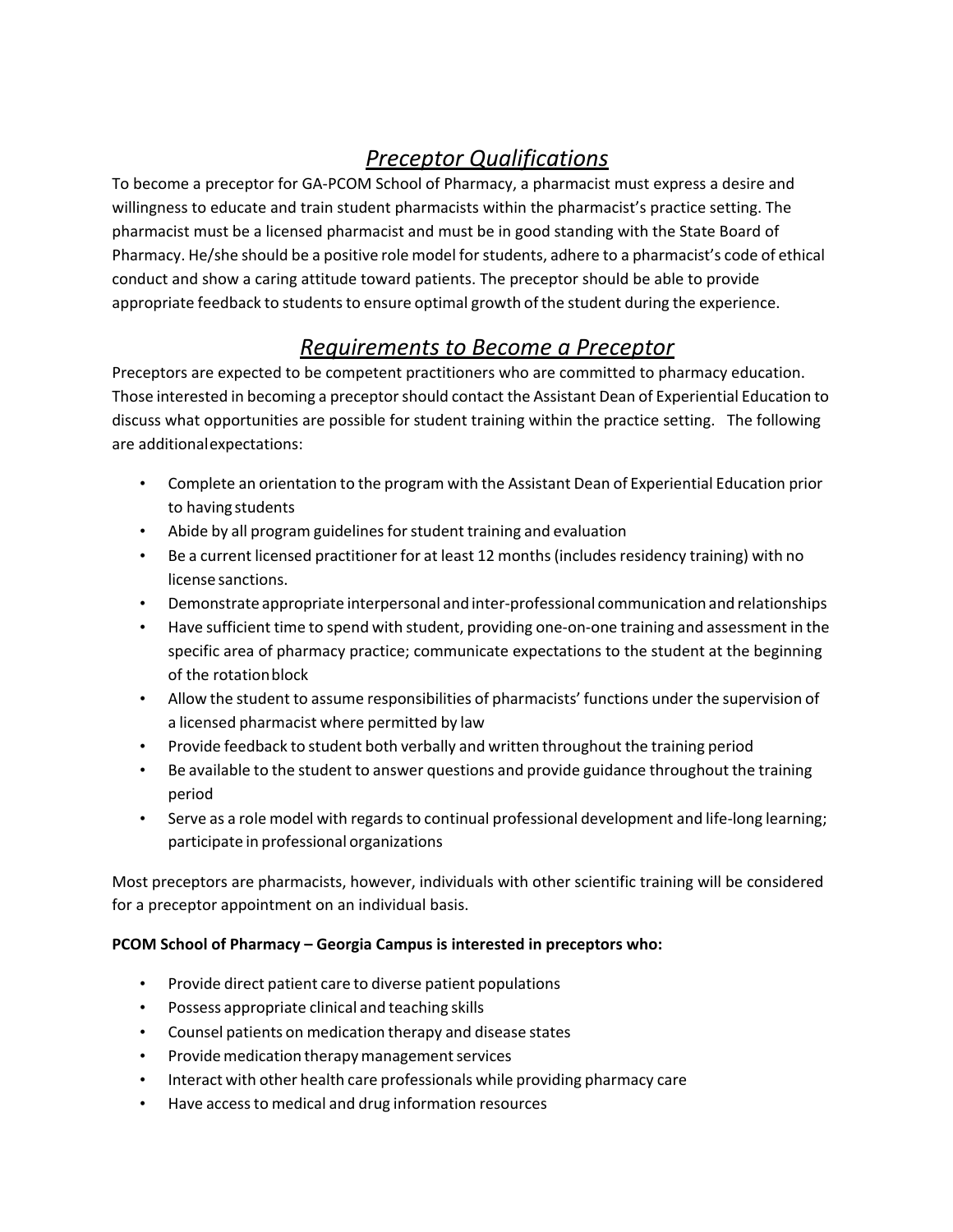The training site should have adequate staff to support student training. Each site should also meet or exceed all standards set by accrediting bodies or governmental agencies and be in compliance with all state and federal laws pertaining to pharmacy practice. There should be one primary preceptor for any given experience who assumes the responsibility of student orientation, training and assessment. Preceptors are evaluated by the Assistant Dean of Experiential Education, Clinical Coordinator and students. Representatives from the Office of Experiential Education will periodically conduct site visits with the preceptor to assess student training opportunities and discuss student experiences with the preceptor. Students are also required to complete a formal assessment of the preceptor and training experience at the end of each experience.

The preceptor will be enrolled with Core (Corehighered.com) in order to access student profiles, schedules, and complete evaluations. Preceptors will receive notifications to complete mid‐point and final evaluations on students within Core.

*Please see the Experiential Education Handbook 2019‐2020 for complete details on evaluations.*

# *Benefits of Precepting PCOM School of Pharmacy Students*

- 1. Clinical Assistant Professor of Pharmacy Practice appointment for Pharm.D.
- 2. Clinical Instructor of Pharmacy Practice appointment for RPh.
	- a. Preceptors with other scientific training will be considered on an individual basis.
- 3. Wall certificate.
- 4. Accessto PCOM library on‐line (specific databases).
- 5. Identifying future employees.
- 6. Paying itforward

Our application for preceptorship may be completed via hard copy from this handbook or online at: https://www.pcom.edu/academics/programs‐and‐degrees/doctor‐of‐pharmacy/experiential‐ education‐preceptor‐resources.html

Hard copy submissions may be submitted to gapharmee@pcom.edu or faxed in to: 678-407-7339. Processing of applications may take up to three weeks for approval. Those sites requiring Affiliation Agreements may take an extended amount of time. We do have Affiliation Agreements in place with many of the major chains; CVS, Kroger, Publix, Wal‐Mart, and Walgreens.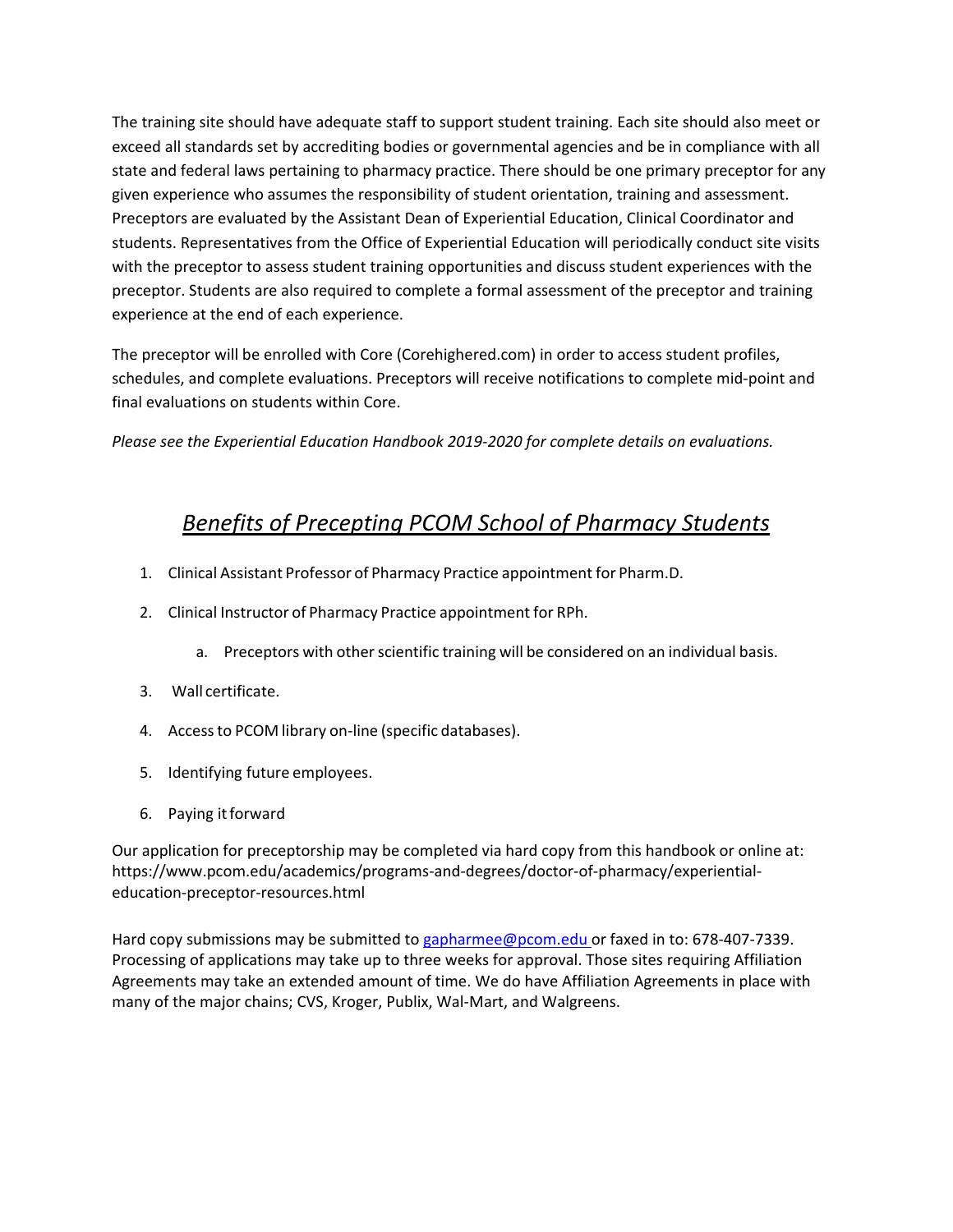## **PROCESSES**

The importance of professionalism and integrity is integral to a student's success. Listed below are items found in the Student Handbook:

- Student Conduct
- Experiential Conduct (Student conduct while on rotation)
- Dress Code
- Atendance Policy
- Unexcused AbsenceDefinition
- BLS/ImmunizationRequirements
- Intern Registration

The Student Handbook is on the Home Page in Core and accessible to preceptors.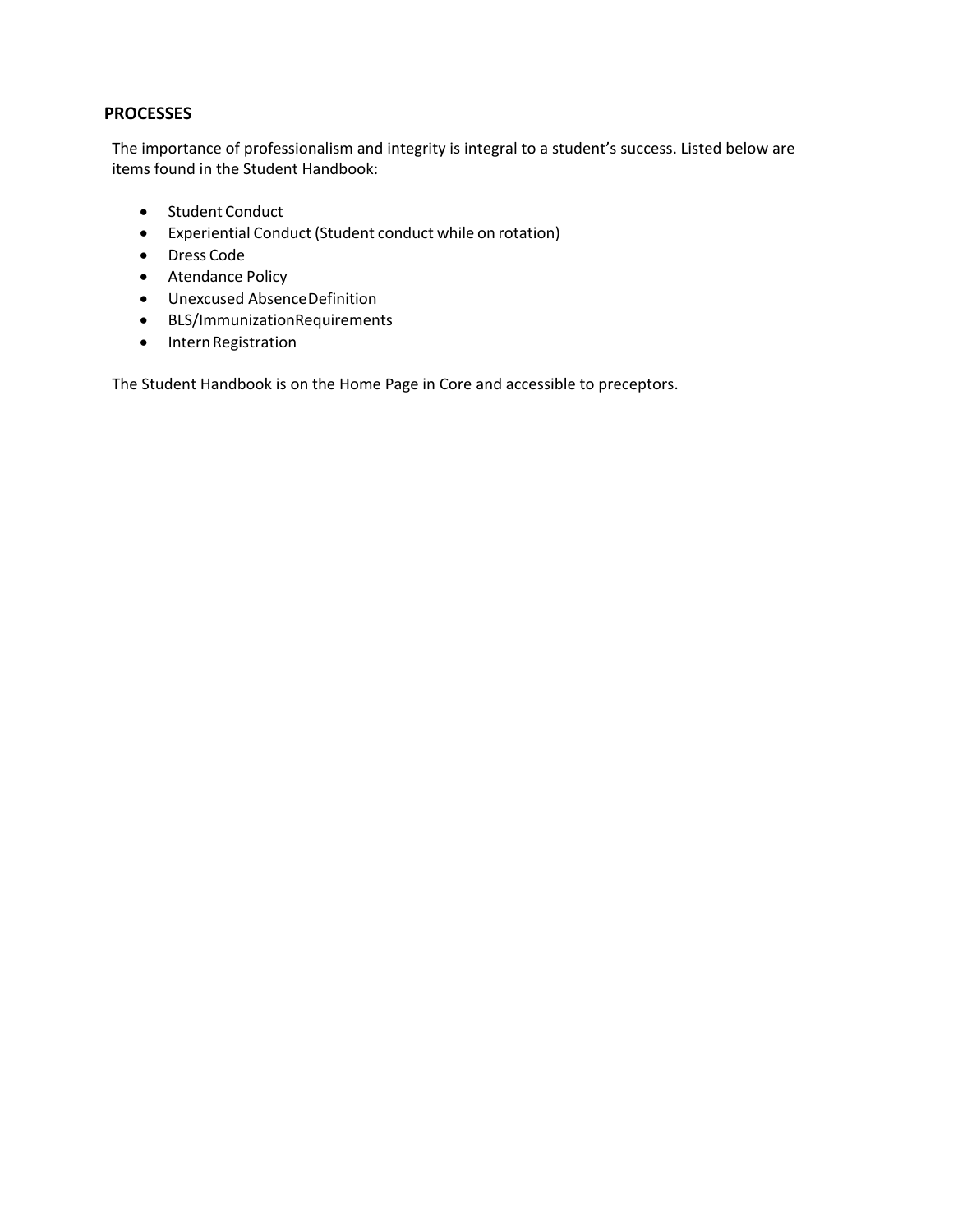#### **Process for Handling Student Preceptor/Site Complaints**

*The School of Pharmacy is committed to providing a learning and working environment in which complaints are responded to promptly and with minimum distress and maximum protection to all parties* involved. To avoid any confusion as to the best way to handle any troublesome situation that has arisen or may arise between a student and a practice site, the student shall follow the below process. Note that it is the responsibility of the student and or preceptor to report any problems that arise during the *practice experiences to the Office of Experiential Education as soon as the problem occurs. DO NOT wait until the end of the practice experience.*

*1. The studentshould attempt to resolve the issue with the preceptor directly.*

2. If the complaint is not resolved quickly, the student should email a written complaint to the Assistant *Dean of Experiential Education, Julie Wickman at Juliewi@pcom.edu. The complaint should explain the problem as clearly and completely as possible.*

*The Assistant Dean of Experiential Education will take all information to assist in determining the most efficient method for resolving the issue.*

Please know that any preceptor issues with a student may be resolved in a similar fashion. The Assistant Dean is available at 678‐407‐7356 to assist with any matter involving a student.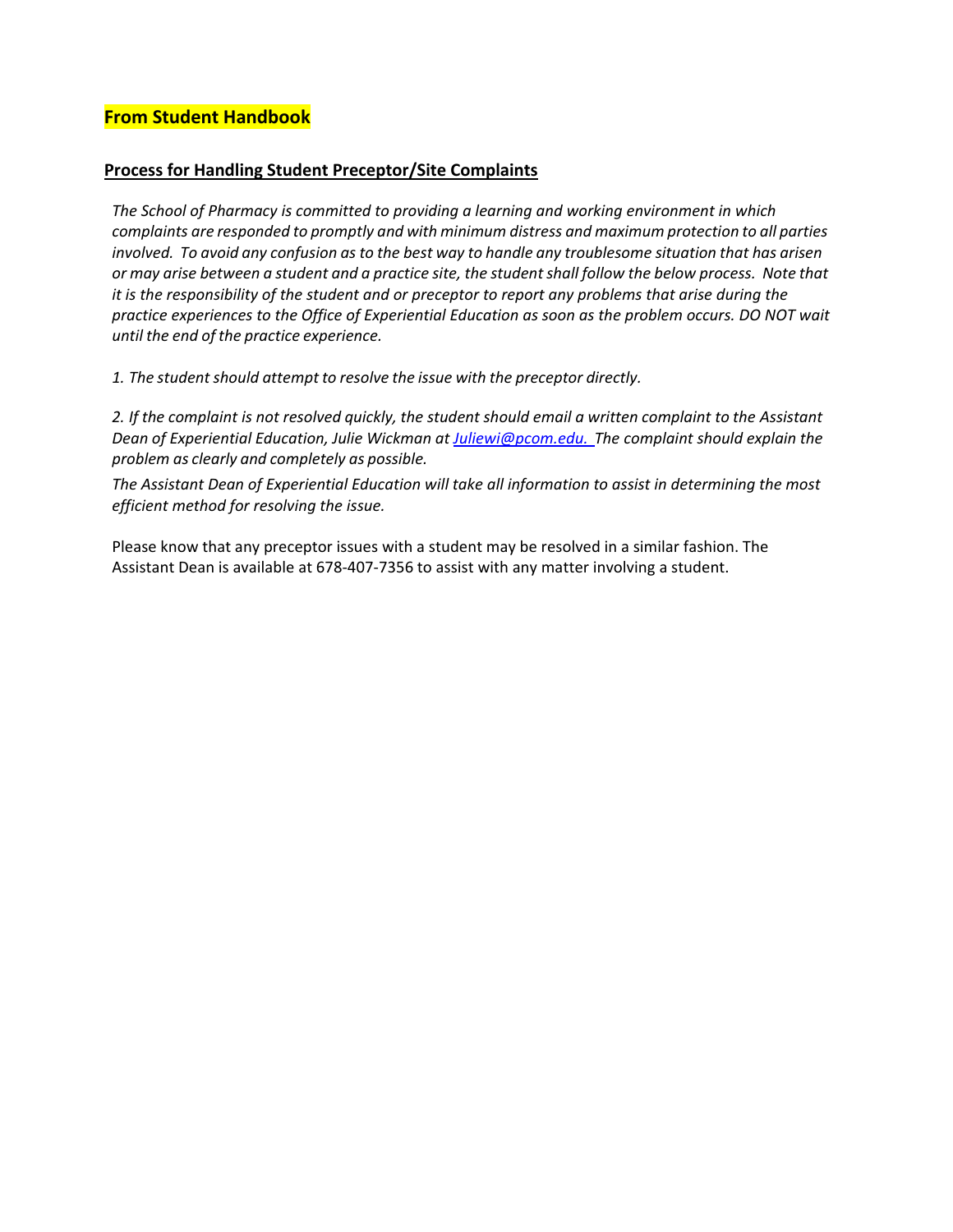#### **Absenteeism Policy**

#### **Required Experiences**

*A required experience* is a course or activity where attendance is mandatory. Required experiences must be made up if missed. Students who miss a required experience must have an approved excused absence from the Associate Dean for Academics Professor (ADAA.) Please refer to the section on *Absence Policy* in this handbook.

Required experiences include:

- Oral and written examinations and quizzes
- Laboratories
- **•** Simulations
- Remediation
- Integrated Case Studies I-IX and Case Studies courses I-VI
- Professional Practice I‐IX courses
- Pharmacy Curricular Outcomes Assessment (PCOA)
- Comprehensive Examinations (I-III)
- Interprofessional education courses(INDP 100, 200 and 300)
- **•** Introductory Pharmacy Practice Experiences (IPPEs)
- Advanced Pharmacy Practice Experiences(APPEs)
- Fourth Professional Year Capstone II course
- Any course or activity where attendance is required

Students are allowed to be **absent a maximum of five times per academic term for all courses or activities not listed as "required experiences".** An *absence* is when a student is not present during the one‐hour class time when attendance is taken. Students may submit an Absence Request form for an *excused absence* for required experiences. If an excused absence is approved, the activity must be made up before the end of the academic term. If a student does not obtain an approved excused absence for a *required experience* or approved delay in completion of graded material, then the grade of "zero" (F) or "NP" will remain without recourse. This may result in automatic failure of the entire course.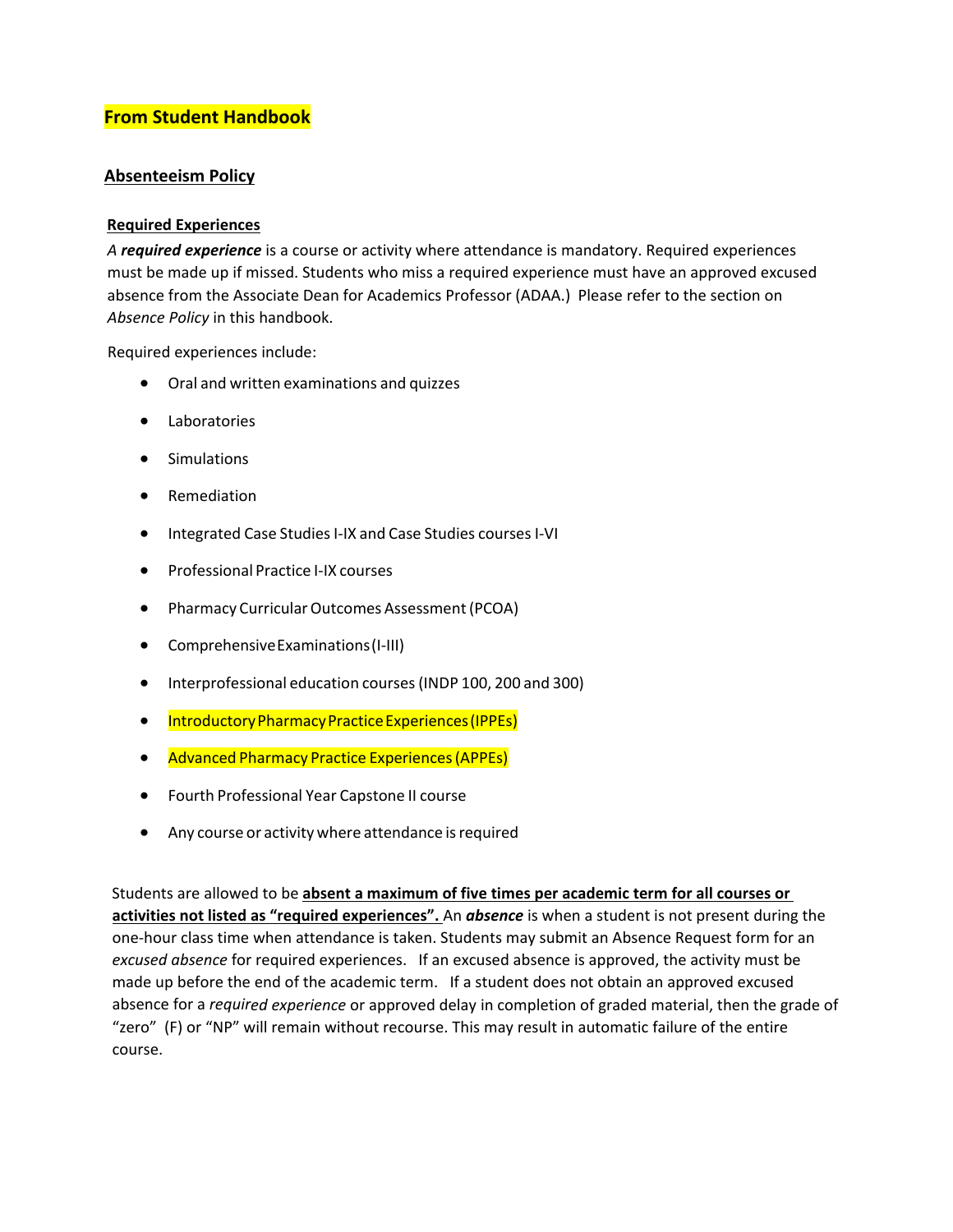#### **Students may only receive one excused absence per academic term.**

Strong justifications for excused absences, include the following:

- personal and family emergencies (non-health related),
- healthrelatedemergenciesrequiringhospitalization
- bereavement,
- jury duty,
- courtsummons,
- immigrationappointments,
- military duty,
- mandatory religious observances, and
- school-approved activities, including pharmacy organization local, state and national meetings.

For excused absences, the ADAA will work with the student to schedule make up assessments in accordance with their individual situation.

Students with chronic health and medical issues are advised to contact the ADAA and Student Affairs for evaluation for accommodations. Please refer to *Leave of Absence Policy* in the PCOM General Student Handbook.

If cause for an absence should arise, please see the Experiential Education specific policy on the previous page.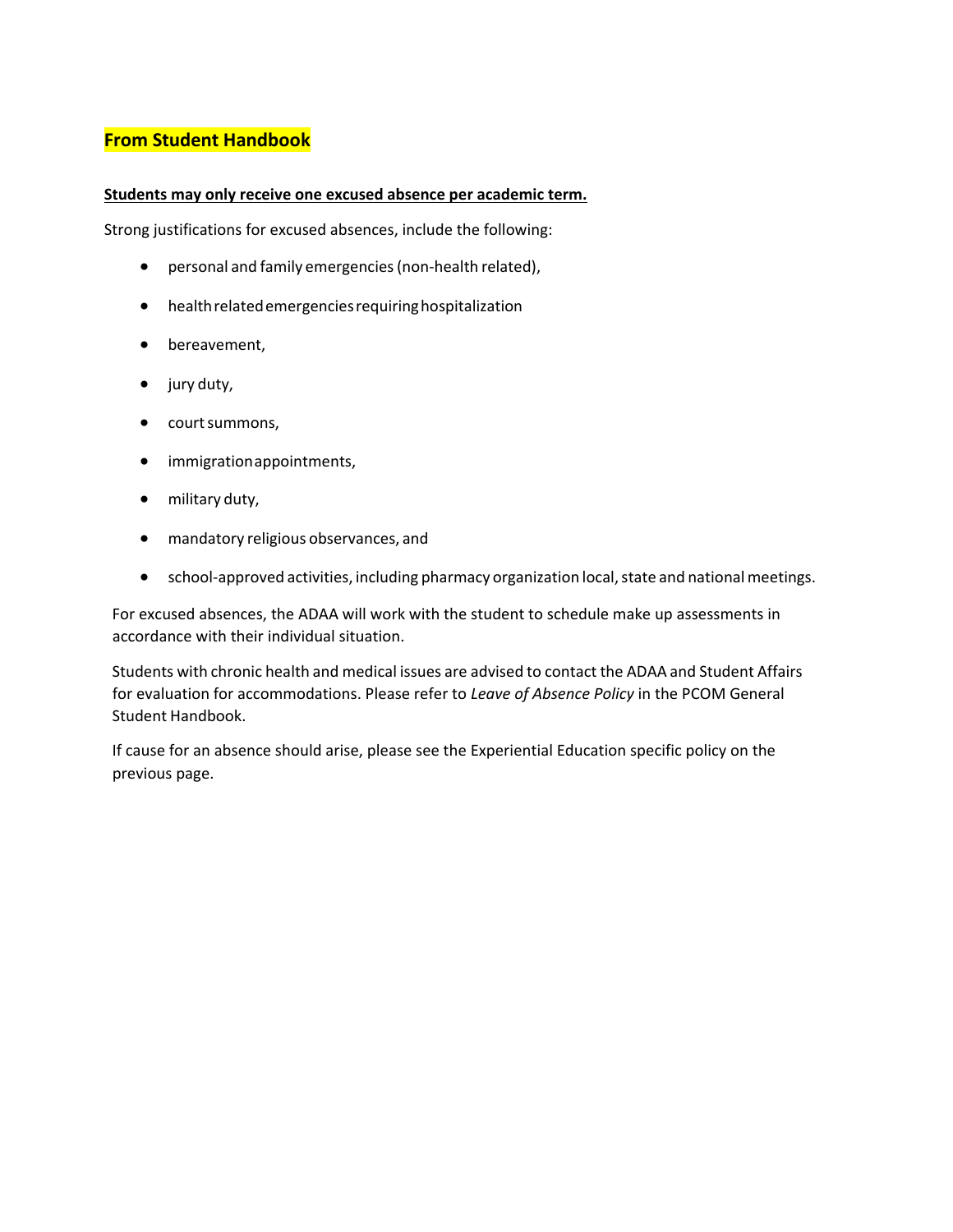#### **Attendance Policy**

#### **Our attendance policy asstated in the School of Pharmacy Student Experiential Handbook and outlined below**

 Attendance in this course is mandatory. Therefore, inability to be on your given site at your scheduled time will result in failure of the rotation. Unforeseen circumstances such asillness may occur and may prevent you from attending an experiential rotation. In this case, the student \***must\*** follow all 4 steps of the procedure:

 1. Call your site preceptor and let them know you will not be attending due to an unforeseen incident (provide the reason why) and arrange an alternate date and time to make up the hours. All "make up" rotations must be completed at the assigned site and be completed **\*before\*** the last day of the rotation unless other arrangements with the Assistant Dean of Experiential Education or Clinical Coordinator have been made in advance.

• 2. Email Dr. Ghilzai (naushadgh@pcom.edu), Professor and Associate Dean for Academics and Assessment with the date of your absence and why you are seeking an excused absence and copy the email (cc) to Dr. Wickman(juliewi@pcom.edu) for APPE/IPPE absences.

 3. Obtain supporting documentation for your absence. In the case of illness you should make an appointment with your physician, as you will need to provide documentation that you were ill on the date you missed your rotation. Required documentation concerning other causes of unexcused absences will depend on the reason for the absence.

 4. This document shall be submitted to Dr. Ghilzai as per the Absence Policy upon your return to school.

 **Students who do not follow all 4 procedures will be considered as having an unexcused absence with no exception. Occurrence of one unexcused absence during an IPPE or APPE rotation will result in an automatic No Passfor the rotation.**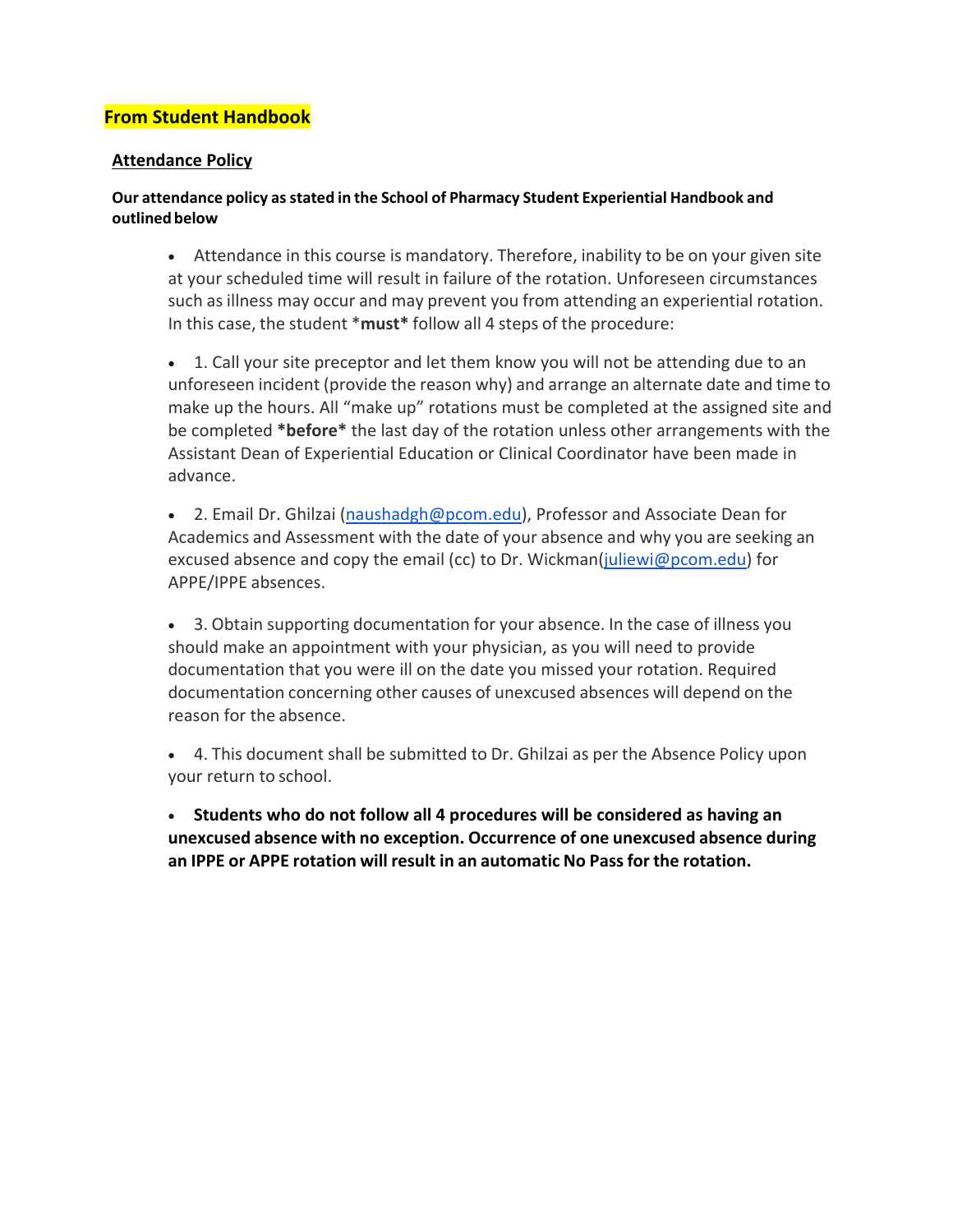## **Unexcused Absence Definition**

Unexcused absences are an example of unprofessionalism and are not allowed. Failure to show up on your scheduled experiential rotation without following the above attendance policy will result in an automatic failure of the rotation and may lead to disciplinary action.

Our office is always here to assist. Please feel free to contact us via phone at 678‐407‐7345 or via email at GAPharmEE@pcom.edu. Thank you.